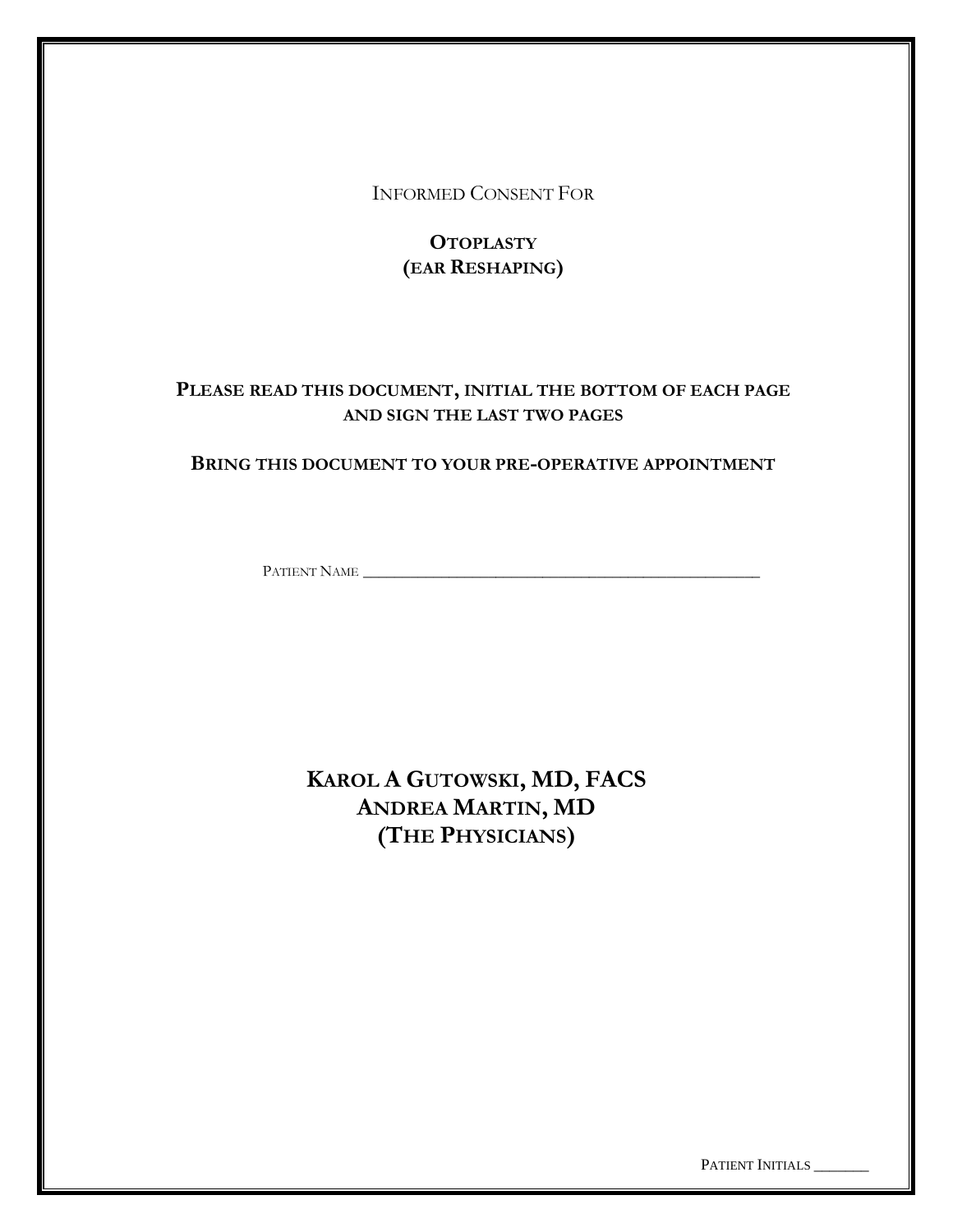#### **INSTRUCTIONS**

This is an informed consent document that has been prepared to help your plastic surgeon inform you about the risks and alternative treatments of otoplasty surgery.

It is important that you **read this information carefully and completely**. Please **initial each page**, indicating that you have read the page and **sign the consent for surgery** as proposed by your plastic surgeon.

#### **INTRODUCTION**

Otoplasty is a surgical process to reshape the ear. A variety of different techniques and approaches may be used to reshape the ears or reconstruct damaged ears. Each individual seeking otoplasty is unique both in terms of the appearance of their ears and expectations for results following otoplasty surgery. It is important that you fully discuss your expectations with your plastic surgeon prior to surgery.

#### **ALTERNATIVE TREATMENTS**

Alternative treatments are limited to ear reshaping with molds and splints, which must be done shortly after birth.

#### **RISKS OF EAR SURGERY**

Every surgical procedure involves a certain amount of risk and it is important that you understand the risks involved with ear surgery. An individual's choice to undergo a surgical procedure is based on the comparison of the potential risks to benefits. Although the majority of patients do not experience the following complications, you should discuss each of them with your plastic surgeon to make sure you understand the risks of surgery.

**Bleeding**- It is possible, though unusual, to experience a bleeding episode during or after surgery. Should post-operative bleeding occur, it may require emergency treatment to stop, drain accumulated blood or blood transfusion. Do not take any aspirin or anti-inflammatory medications for two weeks before surgery, as this may increase the risk of bleeding. Non-prescription "herbs" and dietary supplements can increase the risk of surgical bleeding, and should also be stopped (See "Medications To Avoid").

**Infection** - Infection is unusual after this type of surgery. Should an infection occur, treatment including antibiotics or additional surgery may be necessary.

**Change in skin sensation**- This usually resolves in 3 to 4 weeks, but it is possible that it may last longer.

**Skin contour irregularities and discoloration**- Contour irregularities and depressions may occur after surgery. Wrinkling of the skin, and visible and palpable sutures can occur. Rarely does the skin in the treated area change color.

**Skin scarring** - Excessive scarring is uncommon. In rare cases, abnormal scars may result. Scars may be unattractive, raised and a different color than surrounding skin. Additional treatments including surgery may be necessary to treat abnormal scarring.

Page 2 of 6 **Patient Initials 1996 Page 2 of 6** 022422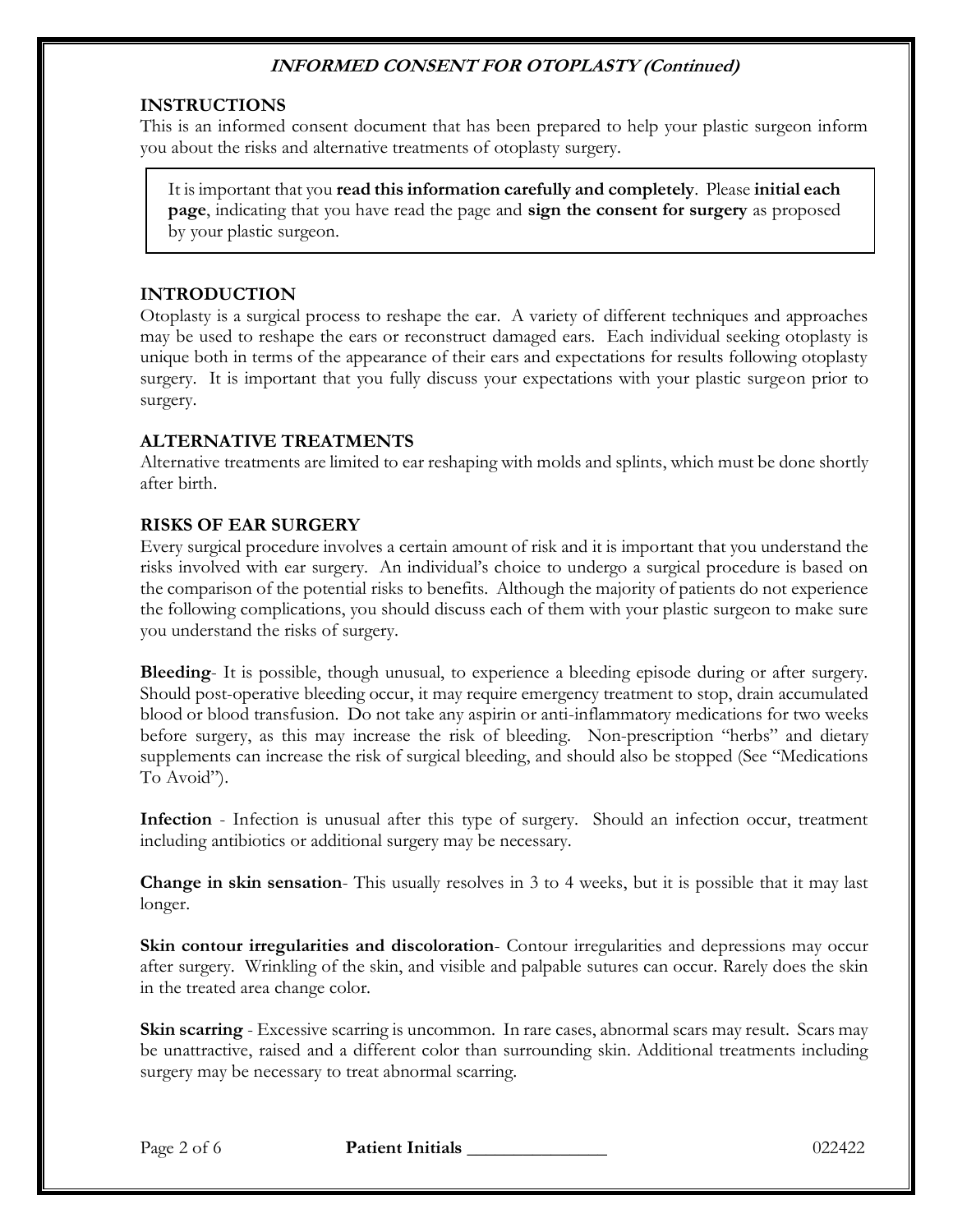**Exposed deeper sutures**- Some surgical techniques use deep sutures. These items may be noticed by the patient following surgery. Sutures may spontaneously poke through the skin, be visible, or produce irritation that requires removal.

**Asymmetry**- The human face and ears are normally asymmetrical. There can be a variation from one side to the other following ear surgery.

**Tissue distortion** – Treated areas may stretch or become distorted over time. This may be difficult to correct and may require further surgery.

**Seroma**- Fluid accumulations infrequently occur in between the skin and underlying muscle. Should this problem occur, it may require additional procedures for drainage of fluid.

**Prolonged Swelling** - In some cases, the tissue may swell more than expected after surgery and may stay swollen. This may not improve and may require further treatment.

**Surgical anesthesia**- Both local and general anesthesia involves risks. There is the possibility of complications, injury, and even death from all forms of surgical anesthesia or sedation.

**Delayed healing**- Wound disruption or delayed wound healing is possible. Some areas of the body may not heal normally and may take a long time to heal. Some areas of skin may die, resulting in wound formation. This may require frequent dressing changes or further surgery to remove the nonhealed tissue.

#### **Smokers have a greater risk of skin loss and wound healing complications.**

**Pain**- Chronic pain may occur very infrequently from nerves becoming trapped in scar tissue after ear surgery.

**Allergic reactions**- In rare cases, local allergies to tape, suture material, or topical preparations have been reported. Systemic reactions which are more serious may occur to drugs used during surgery and prescription medications. Allergic reactions may require additional treatment.

**Blood clots**- Blood clots in the veins of the arms, legs, or pelvis and may result from surgery or immobilization. These clots may cause problems with the veins or may break off and flow to the lungs where they may cause serious breathing problems.

**Pulmonary complications**- Pulmonary (lung and breathing) complications may occur from both blood clots (pulmonary emboli) and partial collapse of the lungs after general anesthesia. Should either of these complications occur, you may require hospitalization and additional treatment. Pulmonary emboli can be life-threatening or fatal in some circumstances.

**Long term effects**- Changes in ear contour may occur as the result of aging, trauma, heavy jewelry, or other circumstances not related to ear reshaping / contouring surgery.

**Death or serious injury**- In very rare cases, serious complications such stroke, heart attack or even death have resulted from surgery.

Page 3 of 6 **Patient Initials** 1022422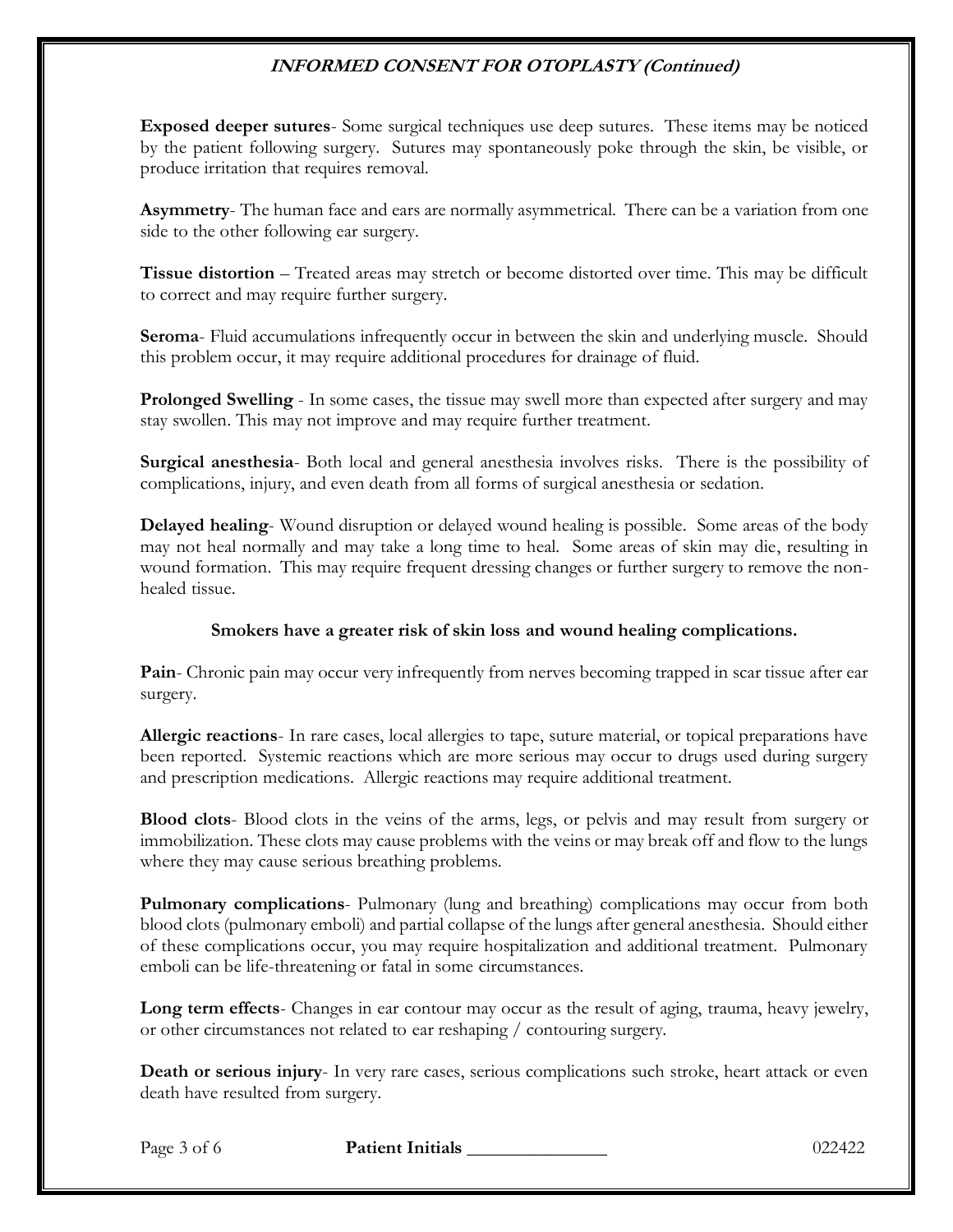**Narrowing of the ear canal**- Changes in the position of the ear(s) can change the size of the opening to the ear canal. While this is uncommon, it may occur, and may require additional surgery to improve.

**Other-** You may be disappointed with the results of surgery. Infrequently, it is necessary to perform additional surgery to improve your results.

### **ADDITIONAL SURGERY**

Should complications occur, additional surgery or other treatments may be necessary. Even though risks and complications occur infrequently, the risks cited are particularly associated with otoplasty & ear surgery. Other complications and risks can occur but are even more uncommon. The practice of medicine and surgery is not an exact science. Although good results are expected, there is no guarantee or warranty expressed or implied, on the results that may be obtained.

#### **HEALTH INSURANCE**

Most health insurance companies exclude coverage for cosmetic surgical operations such as ear reshaping surgery or any complications that might occur from surgery. Please carefully review your health insurance subscriber-information pamphlet.

#### **FINANCIAL RESPONSIBILITIES**

The cost of surgery involves several charges for the services provided. The total includes fees charged by your doctor, the cost of surgical supplies, anesthesia, laboratory tests, and possible outpatient hospital charges, depending on where the surgery is performed. Depending on whether the cost of surgery is covered by an insurance plan, you will be responsible for necessary co-payments, deductibles, and charges not covered. Additional costs may occur should complications develop from the surgery. Secondary surgery or hospital day-surgery charges involved with revisionary surgery would also be your responsibility.

#### **DISCLAIMER**

Informed consent documents are used to communicate information about the proposed treatment of a condition along with disclosure of risks and alternative forms of treatment(s). The informed consent process attempts to define principles of risk disclosure that should generally meet the needs of most patients in most circumstances.

However, informed consent documents should not be considered all-inclusive in defining other methods of care and risks encountered.

Informed consent documents are not intended to define or serve as the standard of medical care. Standards of medical care are determined based on all the facts involved in an individual case and are subject to change as scientific knowledge and technology advance and as practice patterns evolve.

**It is important that you read the above information carefully and have all your questions answered before signing the consent on the next page.**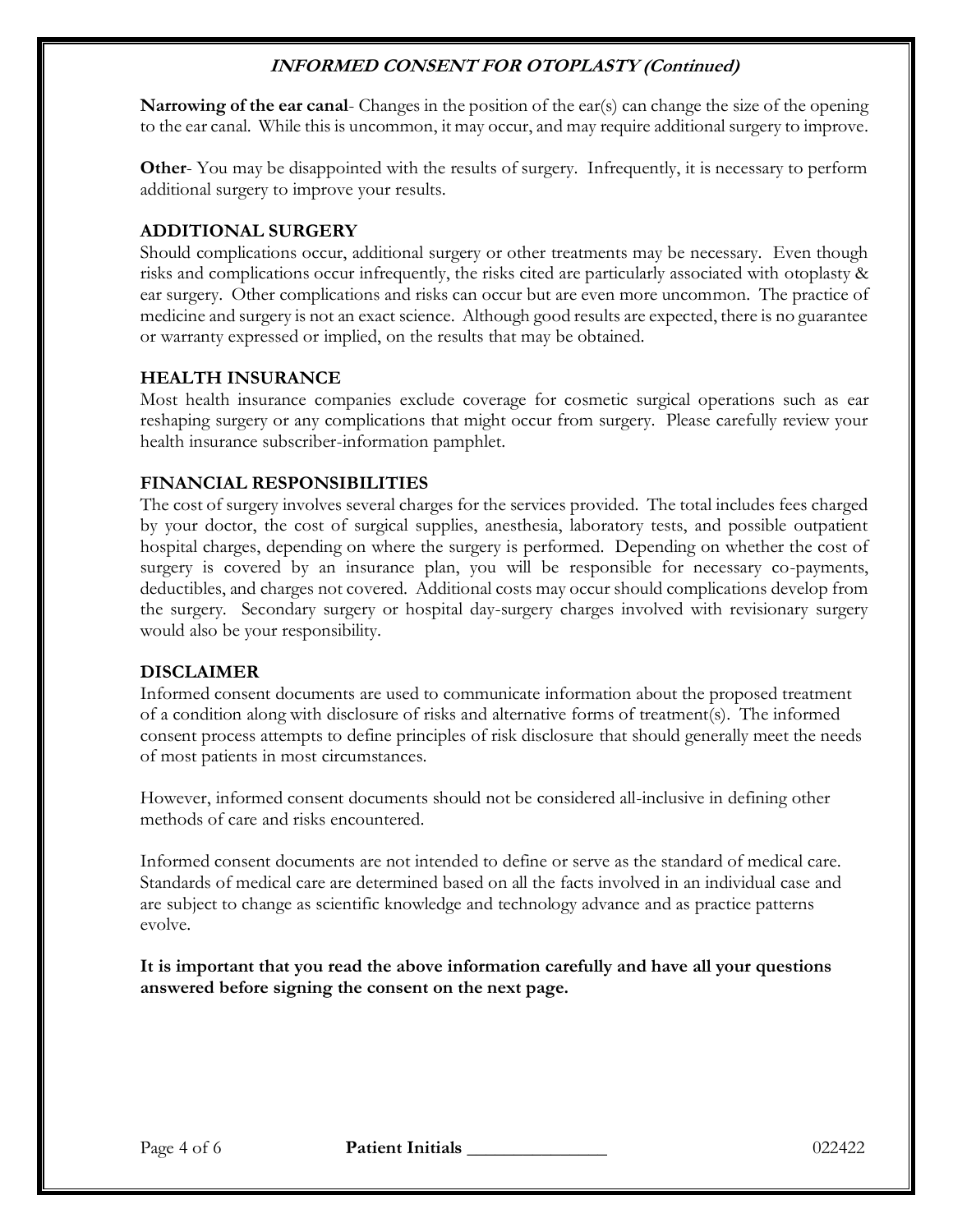#### **CONSENT FOR SURGERY/ PROCEDURE or TREATMENT**

1. I hereby authorize Dr. Karol Gutowski and/or Dr. Andrea Martin, and such assistants as may be selected, to perform the following procedure or treatment:

#### **OTOPLASTY**

#### I have received the following information sheet: **INFORMED CONSENT FOR OTOPLASTY**

- 2. I recognize that during the course of the operation and medical treatment or anesthesia, unforeseen conditions may necessitate different procedures than those above. I therefore authorize the above physician(s) and assistants or designees to perform such other procedures that are in the exercise of his or her professional judgment necessary and desirable. The authority granted under this paragraph shall include all conditions that require treatment and are not known to my physician(s) at the time the procedure is begun.
- 3. I consent to the administration of such anesthetics considered necessary or advisable. I understand that all forms of anesthesia involve risks, and the possibility of complications, or injury.
- 4. I acknowledge that no guarantee has been given by anyone as to the results that may be obtained.
- 5. I consent to the photographing and video recording of the operation(s) or procedure(s) to be performed, including appropriate portions of my body, for medical, scientific or educational purposes, provided my identity is not revealed by the pictures.
- 6. For purposes of advancing medical education, I consent to the admittance of observers to the operating room.
- 7. I consent to the disposal of any tissue, medical devices or body parts which may be removed.
- 8. I authorize the release of my Social Security number to appropriate agencies for legal reporting and medical-device registration, if applicable.
- 9. IT HAS BEEN EXPLAINED TO ME IN A WAY THAT I UNDERSTAND:
	- a. THE ABOVE TREATMENT OR PROCEDURE TO BE UNDERTAKEN
	- b. THERE MAY BE ALTERNATIVE PROCEDURES OR METHODS OF TREATMENT
	- c. THERE ARE RISKS TO THE PROCEDURE OR TREATMENT PROPOSED

\_\_\_\_\_\_\_\_\_\_\_\_\_\_\_\_\_\_\_\_\_\_\_\_\_\_\_\_\_\_\_\_\_\_\_\_\_\_\_\_\_\_\_\_\_\_\_\_\_\_\_\_\_\_\_\_\_\_\_\_\_\_\_\_\_\_\_\_\_\_

\_\_\_\_\_\_\_\_\_\_\_\_\_\_\_\_\_\_\_\_\_\_\_\_\_\_\_\_\_\_\_\_\_\_\_\_\_\_\_\_\_\_\_\_\_\_\_\_\_\_\_\_\_\_\_\_\_\_\_\_\_\_\_\_\_\_\_\_\_\_

I CONSENT TO THE TREATMENT OR PROCEDURE AND THE ABOVE LISTED ITEMS (1-9). I AM SATISFIED WITH THE EXPLANATION.

Patient or Person Authorized to Sign for Patient

\_\_\_\_\_\_\_\_\_\_\_\_\_\_\_\_\_\_ \_\_\_\_\_\_\_\_\_\_\_\_\_\_\_\_\_\_

Witness

Date Time

Page 5 of 6 **Patient Initials** 1022422